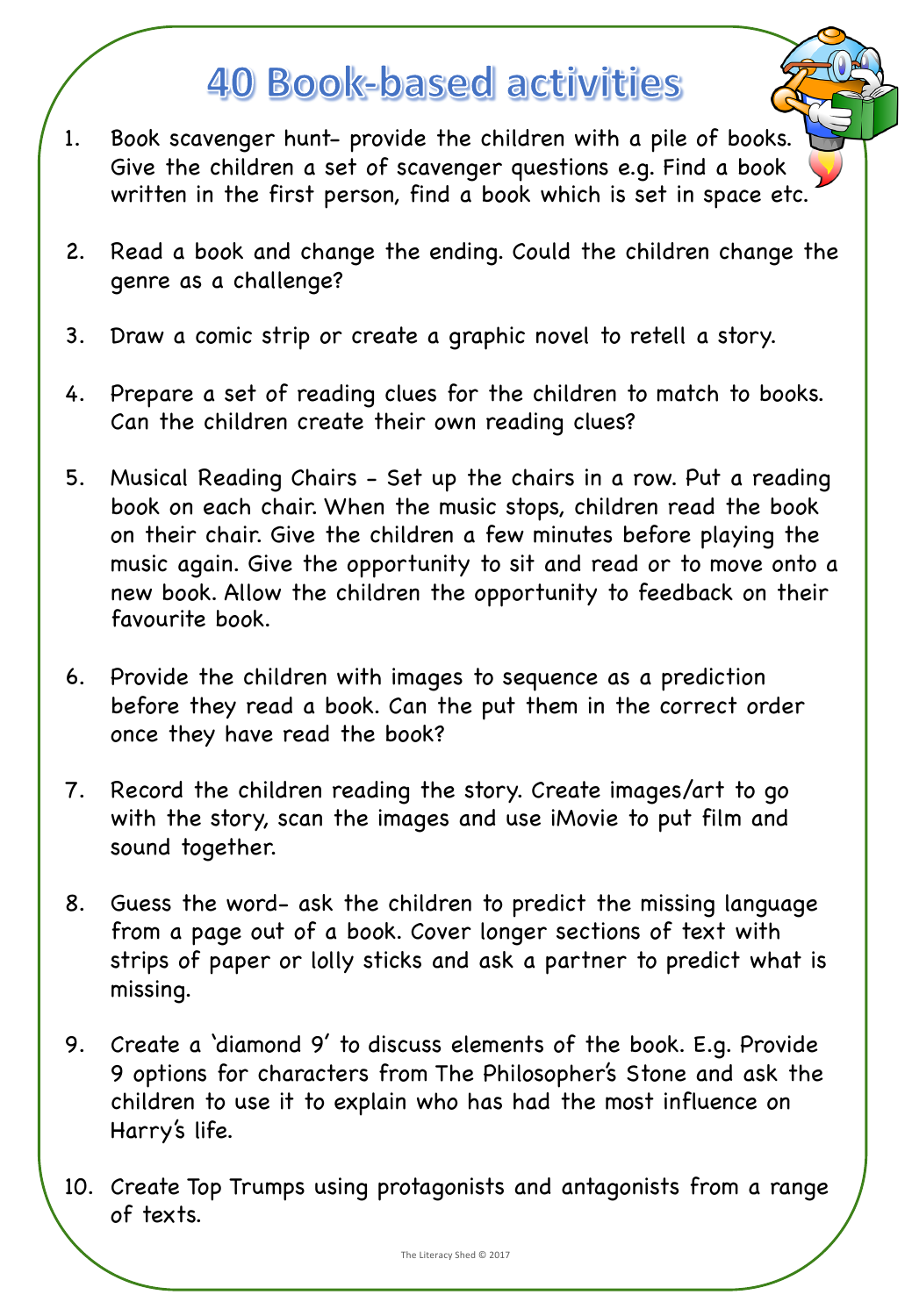- 11. Create a new dust cover for the book and include a blurb to explain what the book is about.
- 12. Create a map of a setting in your story. Select texts with detail setting descriptions.
- 13. Use an image from a picture book. Ask the children to come up with 30 questions they could ask about the image. As an extension to this, use Literacy Shed VIPERS and ask the children to come up with VIPERS questions about the image.
- 14. Create text messages between characters in a book.
- 15. Give out a selection of books for the children to use. Children should try to locate the titles of books which might be based around a similar theme. Place the books on top of one another and look at the spines. Select 4 to use as the lines in a poem.
	- E.g. Lost at the zoo, Don't laugh at giraffe, Giraffes can't dance, Oh dear, Geoffrey!



- 16. Re-tell the story in a restricted number of words or ban a letter.
- 17. Read a traditional tale and write the prequel.
- 18. In pairs, give the children non-fiction books about a similar theme. Ask them to find 10 (this could be increased/decreased) facts that they did not know. Ask the children to compare facts. If they got the same fact, then they both need to cross it off their list. How many facts have they got left at the end?
- 19. Create a found poem using pages of text. Newspaper headlines could be cut up and glued onto large sheets to create a found poem. Blackout poetry could also be created in a similar way.
- 20. Give children a spelling rule and a section of text. Can they find words to demonstrate the spelling rule?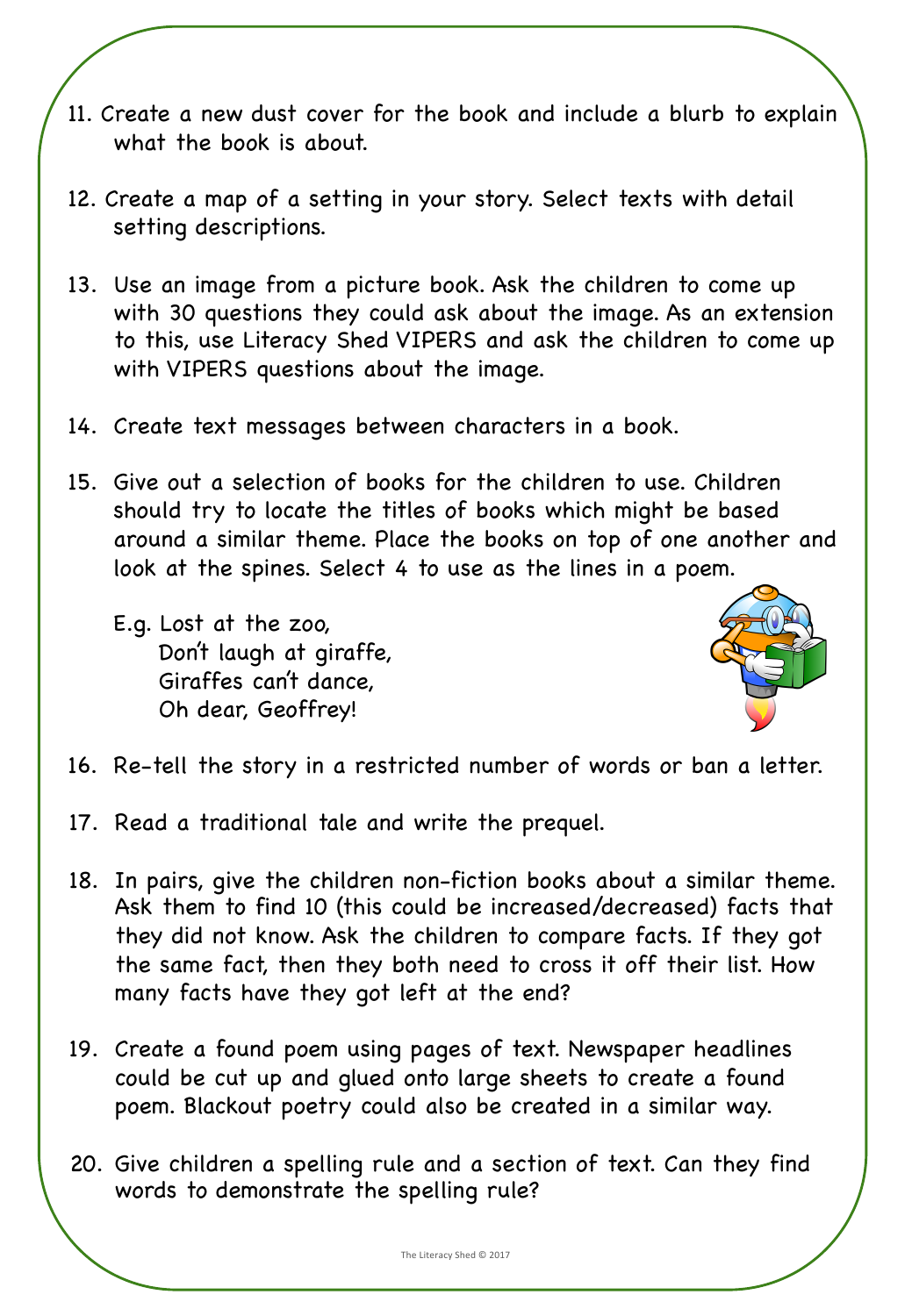- 21. Write a letter to/from a character from a story.
- 22. Children locate as many adjectives as they can in a piece of text. Can they swap the adjective for a synonym or an antonym?
- 23. Punctuation challenge- take the class to the school library. Can the children find books with the following in the title:
	- 5 book titles featuring an exclamation mark
	- 4 book titles featuring a question mark
	- 3 book titles featuring a hyphen
	- 2 book titles featuring a colon or semi-colon
	- 1 book title featuring brackets



- 25. Can the children locate examples of different DADWAVERS sentences in a range of texts. Create a class display of examples of each sentence opener.
- 26. Show the children the front covers of a range of books. Give out the blurbs. Can the children match the blurb to the cover?
- 27. Play Taboo with book characters. Create cards with banned words. Can the children describe and guess their partner's character without using the banned word?
- 28. Use a book which is familiar to the class. Give out a range of lines from the book. Can the children match the lines to the character?
- 29. Write a postcard from a character.
- 30. Create an emotions graph for a character.